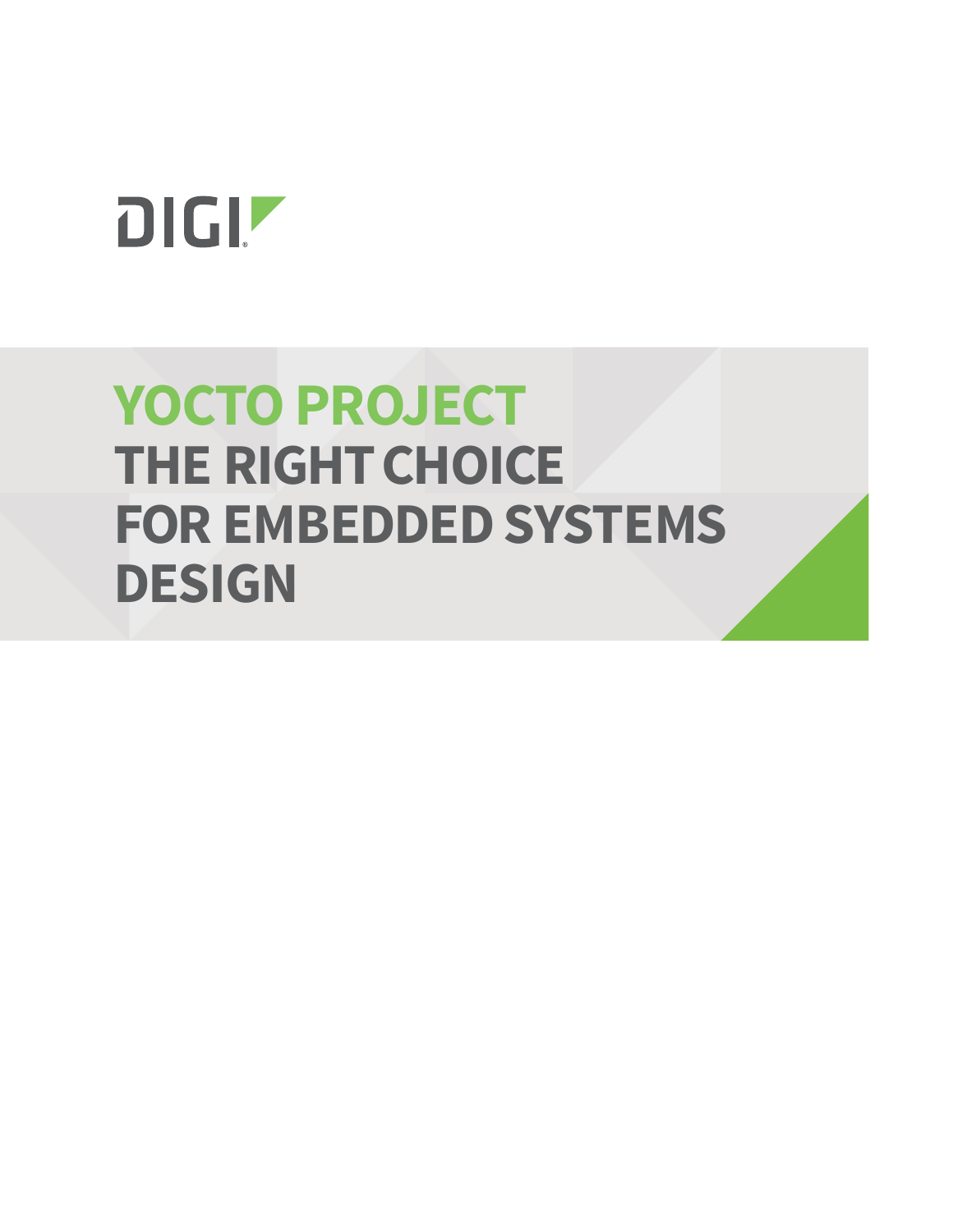Choosing an operating system (OS) for an embedded system is one of the most complex and critical tasks, with significant long-term ramifications that directly affect both the development effort and the market success of a product.

There are several factors that make choosing a Linux-based OS a smart choice: acquisition cost, source code availability, and its broad architecture support — all these factors lead to a significantly improved time-to-market and a reduction in platform design risk and effort.

However, choosing a specific Linux-based OS can be confusing. A frequently asked question is "With so many Linux-based platforms available in the market, why use the Yocto Project instead of a standard non-embedded binary distribution such as Debian or Ubuntu?" This overview provides the answer to that fundamental question.

#### Broad embedded community and supplier support

The Yocto Project is often described as an umbrella project, that is, a group of different open source projects hosted by the [Linux Foundation](https://www.linuxfoundation.org/) that come together to collaborate on tools, best practices and software to help create custom Linux-based embedded operating system platforms.

As such, the Yocto Project is a community of developers and companies, including Silicon Valley vendors like Intel, NXP, Renesas and Texas Instruments, as well as traditional

**With so many Linux-"based platforms available in the market why use the Yocto Project instead of a standard nonembedded binary distribution such as Debian or Ubuntu?"**

embedded operating systems vendors like MontaVista, Wind River or Mentor Graphics, and also hardware vendors like Digi International and individual developers. Amazingly, these developers working for seemingly competing companies come together for the common good. The Linux Foundation guarantees that the Yocto Project remains independent while keeping it compatible with almost all embedded systems processors, System-On-Chip (SOC) and System-On-Module (SOM) platforms.

The Yocto Project was created for embedded systems. This is something to keep in mind when considering non-embedded distributions, as they lack the flexibility

needed to accomplish target footprint sizes and functionality tweaks. We often see device manufacturers and platform providers alike choosing binary-based distributors, like Debian, struggling to modify them for specific needs and ending with custom and increasingly complex operating systems difficult to maintain and port.



#### **Alex González**

**Software Engineering Supervisor Digi International**

**Alex is a leading authority on Embedded Linux platforms and is the author of** *Embedded Linux Projects Using Yocto Project Linux.* 

**Alex has been using Linux since 1994 and started working professionally with embedded systems in 1999, designing products for video advertising over IP networks. He is currently Software Engineering Supervisor at Digi International, working on Linux Board Support Packages (BSPs) for Digi's embedded modules range, and Product Owner of the Digi Embedded Linux and Android Scrum team.**

**Born and raised in Bilbao, Spain, he moved to the UK after obtaining an Electronic Engineering degree from the Basque Country University. He lived and worked over 10 years in the UK where he completed an MSc in Communication Systems at the University of Portsmouth and a BSc in Computer Science from the Open University, before returning to Spain following his interests in machine-tomachine (M2M) and the Internet of Things and joining Digi International.**

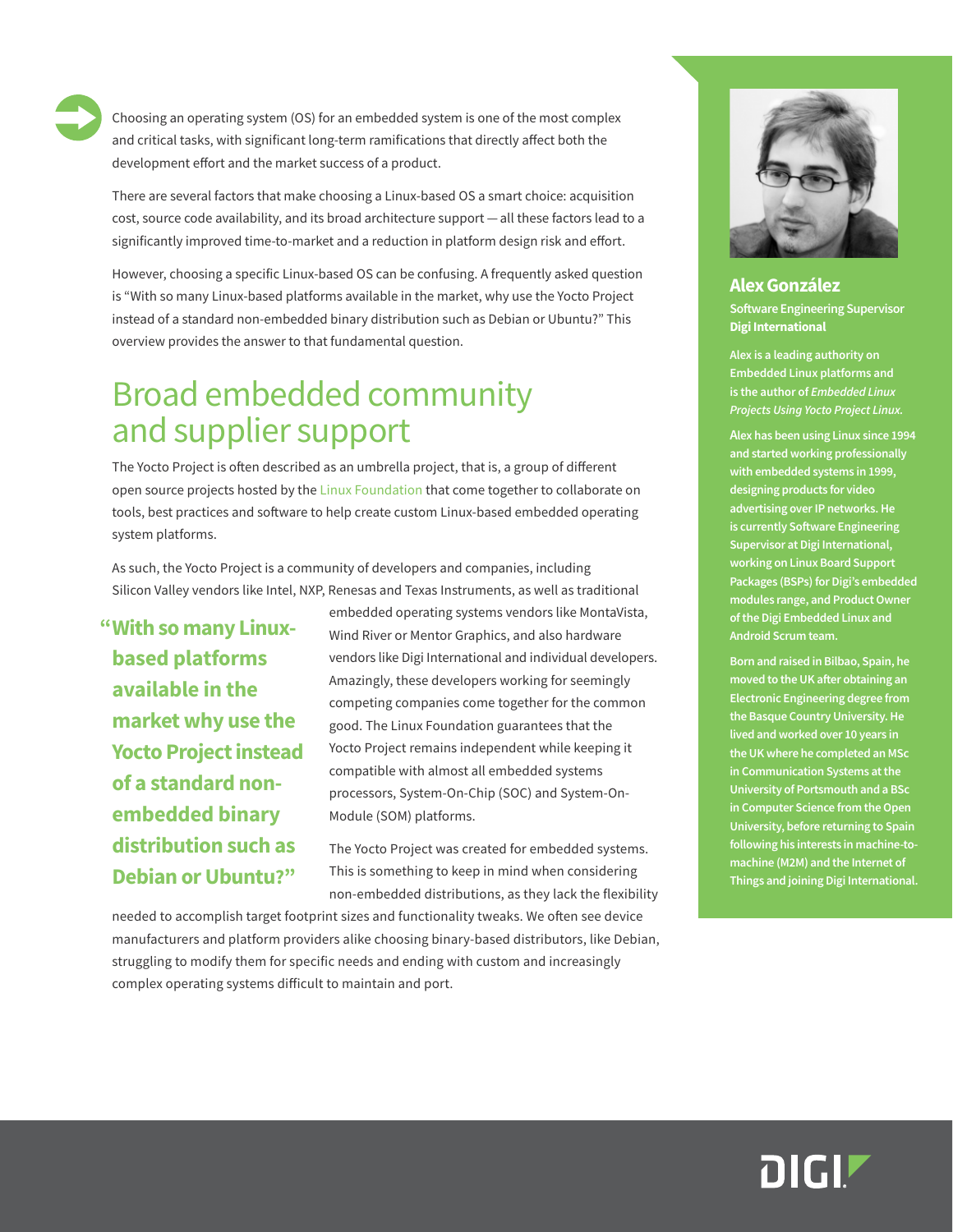#### Stable and regular releases with long-term support

Security and software updates also need to be taken into account. The Yocto Project has a new, stable release every six months, and maintains stable branches for up to two years. In addition, silicon vendors and embedded platform suppliers like Digi International often extend the support period to up to five years, or even more. The Yocto Project community is very quick to react to software vulnerabilities, and patches get upstreamed and backported very quickly. These updates include specific embedded software packages which non-embedded distributions often don't bother to update as they are not used by their community.

Software updates in embedded systems also require special consideration. Most Linux-based operating system platforms, including the Yocto Project, are able to update software packages using standard package management software like RPM or APT.

For embedded developers that prefer whole system updates that guarantee the system runs well-tested software that has not been incrementally patched, Digi International for example extends the Yocto Project to include over-the-air firmware updates specially designed for embedded systems.



**\*ONLY ON SUPPORTED PLATFORMS OR RELEASES**

#### Simplified open source and copyright licenses management

An often overlooked area when choosing a Linux-based OS is that of software licenses. Legal departments are not often involved in technical decisions like choosing an embedded OS, but sooner or later they will have to deal with license compliance issues like open source license contamination, digital rights management, patent retaliation etc. And these are the type of things likely to delay the delivery of a product big time.